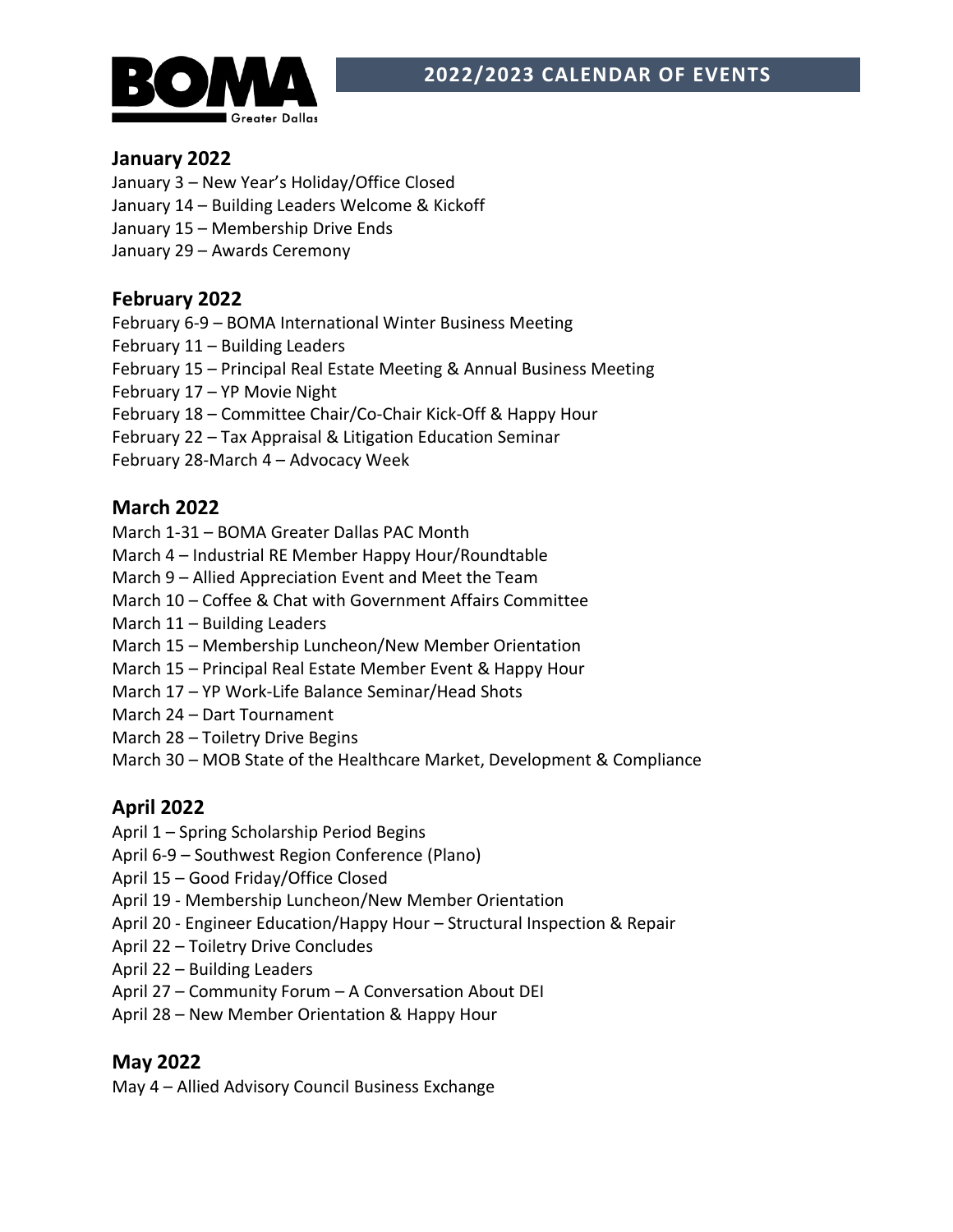

- May 4-6 BOMA International MOB Conference
- May 11 PAC Donor Appreciation Event
- May 12 Industrial Lunch & Learn/Building Tour
- May 13 Building Leaders
- May 15 Spring Scholarship Period Ends
- May 17 Membership Luncheon
- May 19 What's New? BOMA 360 and TOBY
- May 19 YP Bring Your Boss Happy Hour
- May 20 Board of Directors Retreat
- May 23 Golf Tournament
- May 30 Memorial Day/ Office Closed

#### **June 2022**

- June 8 Education Webinar COIs
- June 20 School Supply Drive Begins
- June 21 Coffee & Chat with Government Affairs
- June 22 Engineer Education/Happy Hour Tour of The Star
- June 25-28 BOMA International Conference & Expo (Nashville, TN)

# **July 2022**

- July 1 Call for TOBY Entries Opens
- July 4 Independence Day/ Office Closed
- July 12 MOB Leadership Roundtable/Happy Hour
- July 19 Bring Your Team Membership Luncheon
- July 21 Bowling Tournament
- July 22 YP Event with North Texas Food Bank
- July 25 School Supply Drive Ends
- July 31 Call for TOBY Entries Closes

# **August 2022**

- August 1 TOBY Call for Judges Opens
- August 3 Allied Education Session
- August 4 Member Orientation Enhancing Your BOMA Journey
- August 4 Gala Wine & Spirit Happy Hour
- August 11 Engineer Facility Tour
- August 16 Membership Luncheon
- August 17 and 19 TOBY Mock Tours/Happy Hour
- August 19 Building Leaders
- August 26 Sporting Clays Tournament

# **September 2022**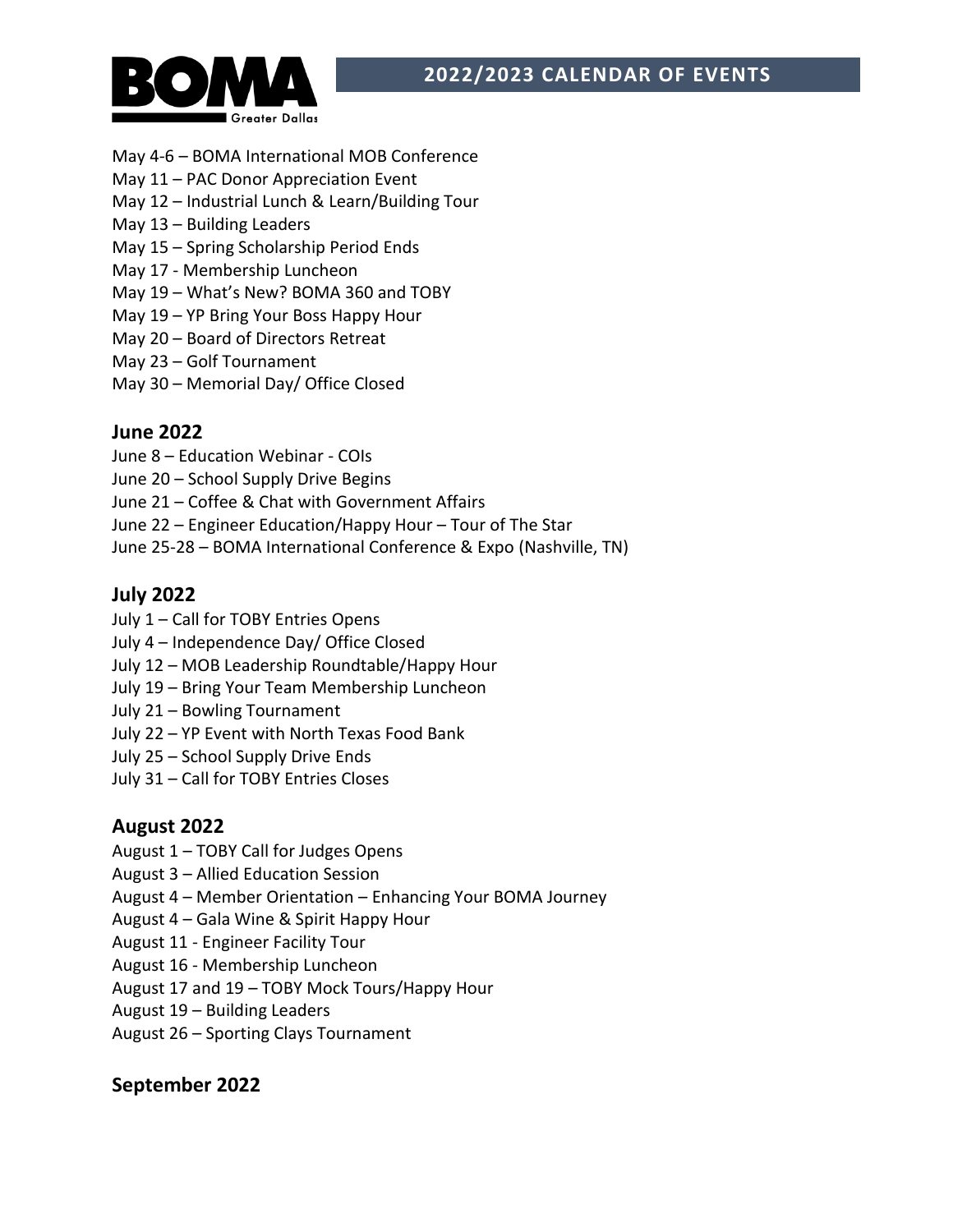

September 1-30 – Membership Month/Drive Begins September 1– Fall Scholarship, Building Leaders Application Period Begins September 5 – Labor Day/ Office Closed September 7 – Allied +1 Event/Gala Happy Hour – Gift Card Pull Donations September 13 - Engineer Education/Happy Hour #2 September 15 – Chuckles for CRE Comedy Show PAC Fundraiser September 16 – Building Leaders September 20 - Membership Luncheon September 22 – Coffee & Chat with Government Affairs Committee TBD – BOMA Greater Dallas Gives Back **October 2022**

# October 1 – Lone Star Awards Nominations Open

- October 4 Industrial Business Exchange/Happy Hour
- October 6 Education Webinar Communications
- October 12 Trade Show
- October 13 Building Leaders
- October 15 Fall Scholarship, Building Leaders Applications Close
- October 18 Membership Luncheon/Elections & Issues
- October 20 Block Party & Chili Cookoff
- October 24– Toy Drive Begins
- October 26 Allied Business Exchange

#### **November 2022**

- November 2 Chair/Co-Chair Orientation
- November 4 Foundation Gala
- November 9 MOB Healthcare/Real Estate Interface Seminar
- November 15 Membership Luncheon
- November 17 Coffee & Chat with Government Affairs Committee
- November 17 Principal Real Estate Member Event
- November 24-28 Thanksgiving/Office Closed
- November 30 -- Women's Breakfast
- November 30 Lone Star Awards Nominations Close

#### **December 2022**

- December 1 Board of Directors/Former Presidents' Luncheon
- December 2 Toy Drive Ends
- December 6 Awards Judges Training
- December 8 Education Webinar RFPs
- December 11 TOBY Books Due
- December 14 Coffee & Chat with Government Affairs Committee